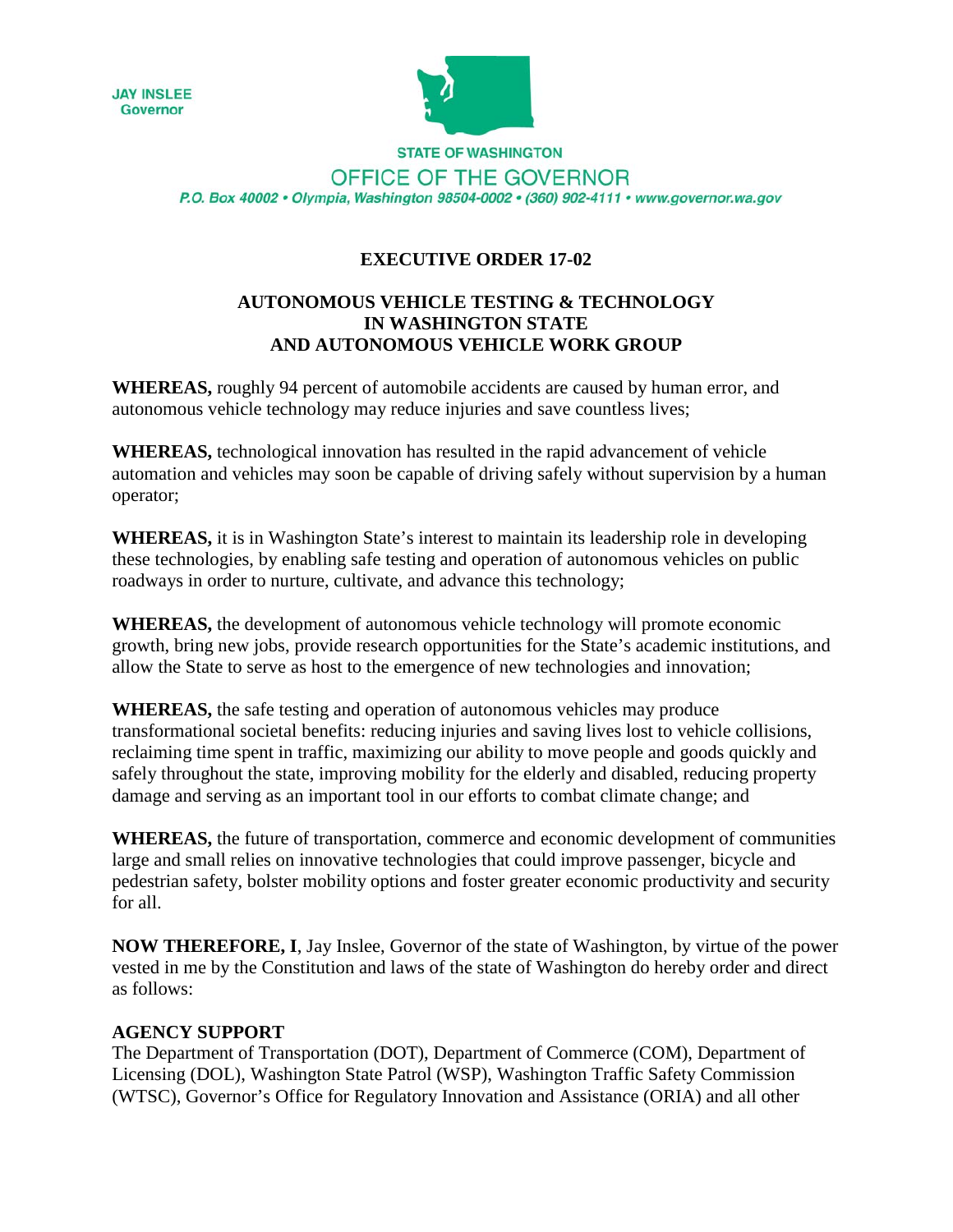Washington executive and small cabinet agencies with pertinent regulatory jurisdiction shall support the safe testing and operation of autonomous vehicles on Washington's public roads.

This will be achieved, in the long term, through establishing an interagency work group, and in the short term, through the authorization and support of autonomous vehicle pilot programs.

## **WORK GROUP**

I am establishing an autonomous vehicle work group to advance the objectives of this Executive Order. The work group shall assess state government's role in cultivating the safe development of automated technology in vehicles on public roads.

The work group shall also examine emerging automated transportation technology in other modes, including freight, aviation, transit, passenger rail, marine vessels and ferries, as well as points of convergence with connected, shared and electric vehicles.

- The Office of the Governor shall convene and facilitate the work group.
- The work group shall include at least one representative from the Governor's Office, and the director, secretary, or senior designee of DOT, COM, DOL, WSP, WTSC and ORIA.
- The work group may request periodic briefings and updates on pilot programs.
- The work group may, based upon the results of pilot programs, propose to the Governor changes or clarifications to State policies, rules or statutes to facilitate the expanded safe operation of autonomous vehicles on Washington's public roads.
- The work group will collaborate, where appropriate, with industry representatives, interested stakeholders, local governments, legislators and federal agencies, such as the US Department of Transportation, National Highway Traffic Safety Administration, Federal Motor Carrier Safety Administration and Federal Highway Administration, to ensure that the State's efforts complement and comply with federal guidelines and rules on automated transportation.

# **PILOT PROGRAMS**

Pilot programs are hereby enabled throughout the State in partnership with entities that are developing autonomous vehicle technology equipment.

Pilot programs conducting safe testing and operation of autonomous vehicles with human operators present in the vehicles shall comply with the following requirements:

- Vehicles shall be operated or monitored only by a trained employee, contractor, or other person authorized by the entity developing autonomous technology.
- Vehicles shall be monitored, and an operator must have the ability to direct the vehicle's movement if assistance is required.
- Individuals able to exercise operational control of an autonomous vehicle during operation shall possess a valid U.S. driver license.
- Vehicle owners shall attest to proof of financial responsibility as required by RCW 46.30.020.
- Developing entities shall self-certify to DOL that they are compliant with the above requirements before beginning a pilot program.